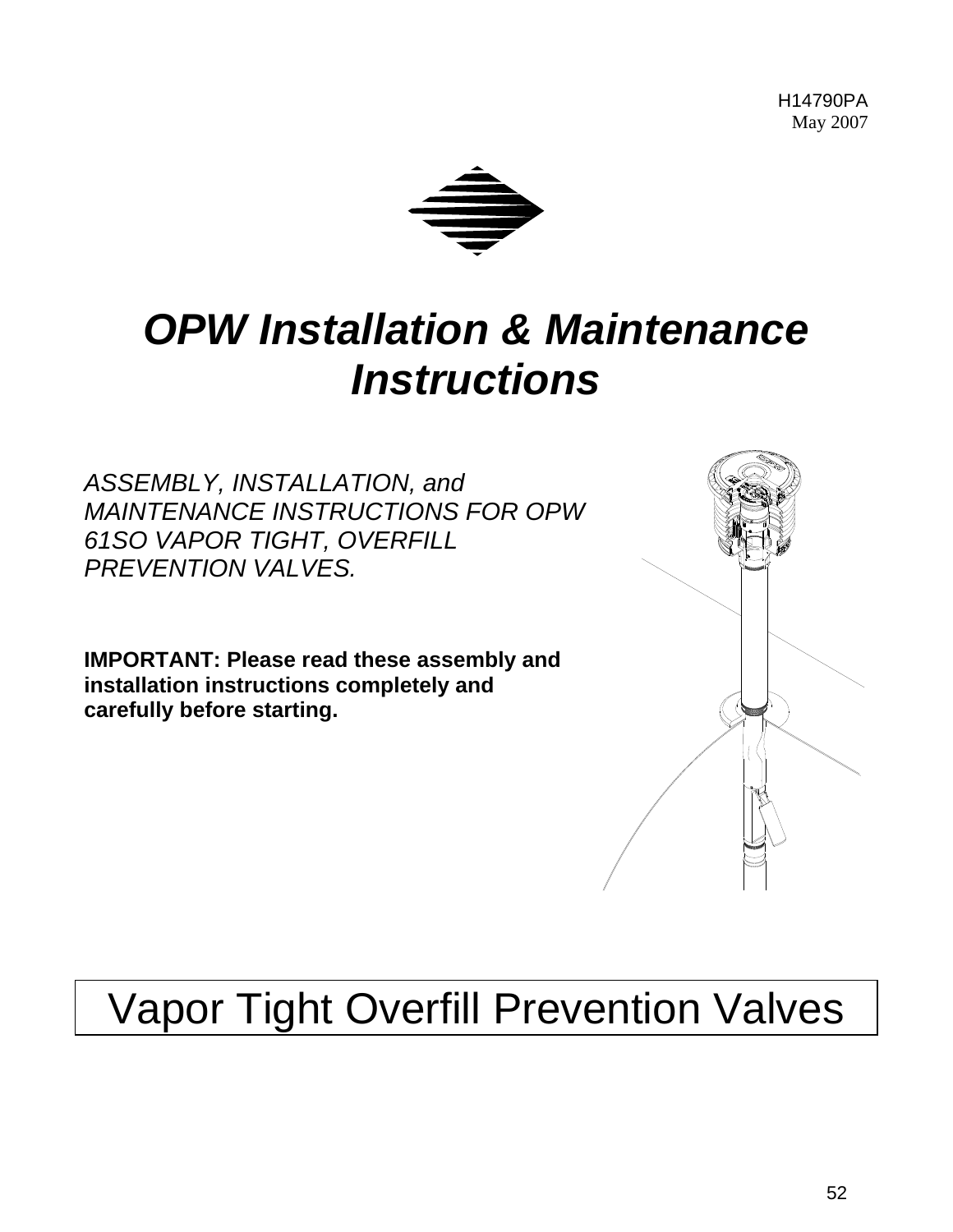# **GENERAL INSTRUCTIONS**

The OPW 61SO Overfill Prevention Valve is designed for tight fill, gravity drop applications to help prevent accidental or intentional overfilling of underground storage tanks. It is installed in the UST drop tube in place of a standard drop tube. The main 61SO valve closes when liquid level is at 95% of the top of the tank. A small bypass valve remains open to allow the delivery hose to drain at 3-5 gallons per minute. If the delivery truck valve is not closed after initial shut-off, the bypass valve will close and will restrict all fuel delivery.

The 61SO EVR approved models of the 61SO are designed to be installed with the following OPW products: Face Seal Adapter, Spill Container or Multi-port, Jack Screw Kit, Rotatable Product Adaptor, and Product Cap.

### **IMPORTANT**

Read these assembly and installation instructions completely and carefully prior to starting. Check to make sure all parts have been provided. Use only the parts supplied; substitution of parts may cause product failure.

Failure to follow instructions may cause improper product operation or premature failure which may permit storage tank overfill. An overfilled storage tank may create hazardous conditions and/or environmental contamination.

# **CAUTION**

Do not remove elastic band from around float until instructed to do so, as damage to valve may result.

### **WARNING**

Failure to properly connect delivery hose and elbow, and/or disconnecting a liquid filled delivery hose or elbow will result in a hazardous spill, which may result in personal injury, property damage, fire, explosion, and water and soil pollution.

- Make sure all connections, including the hose and elbow connections, between storage tank and transport are securely coupled.
- Make sure the lip seal and/or all gaskets in the delivery elbow are properly in place to prevent spills.
- Do not operate with damaged or missing parts, which prevent tight connections.

Normal Operation: A Hose "Kick" and reduced flow signal that the tank is full. Close transport delivery valve and drain hose into tank before disconnecting any hose fitting.

Overfilled Tank: Failure of the hose to drain after closing the delivery valve signals an overfilled tank. Do Not Disconnect any delivery hose fitting until the liquid level in the tank has been lowered to allow the hose to drain into the tank. Attention: In the event you are splashed, remove all wetted clothing immediately. Do not go into an enclosed area and stay away from ignition sources.

### **IMPORTANT**

**Determine if the underground storage tank is equipped with a ball float vent valve, as illustrated in Figure 16. In all systems, the shutoff point of the 61SO must be reached before the ball float reduces flow to ensure proper overfill valve operation.** 

# **TOOLS NEEDED FOR INSTALLATION AND ASSEMBLY:**

- 1. Drill
- 2. A sharp 1/8" pilot drill bit
- 3. A sharp 5/16" drill bit
- 4. Tape measure
- 5. Hacksaw or cut-off saw, fine tooth; 24 teeth/inch
- 6. Fine half round file
- 7. Screwdriver Phillips blade
- 8. ½" Wrench or socket
- 9. Two-part sealant (Supplied)
- 10. Torque Wrench

# **WARNING**

Using electrically operated equipment near gasoline or gasoline vapors may result in fire or explosion, causing personal injury and property damage. Check to assure the working area is free from such hazards, and always use proper precautions.

**IMPORTANT:** The figures in this installation and maintenance instruction may contain vapor recovery equipment (including model numbers) that is not certified by the California Air Resources Board (CARB) for a specific Phase I Vapor Recovery System. Please refer to Exhibit 1 of the appropriate CARB Phase I Executive Order for a list of certified Phase I Vapor Recovery System Equipment.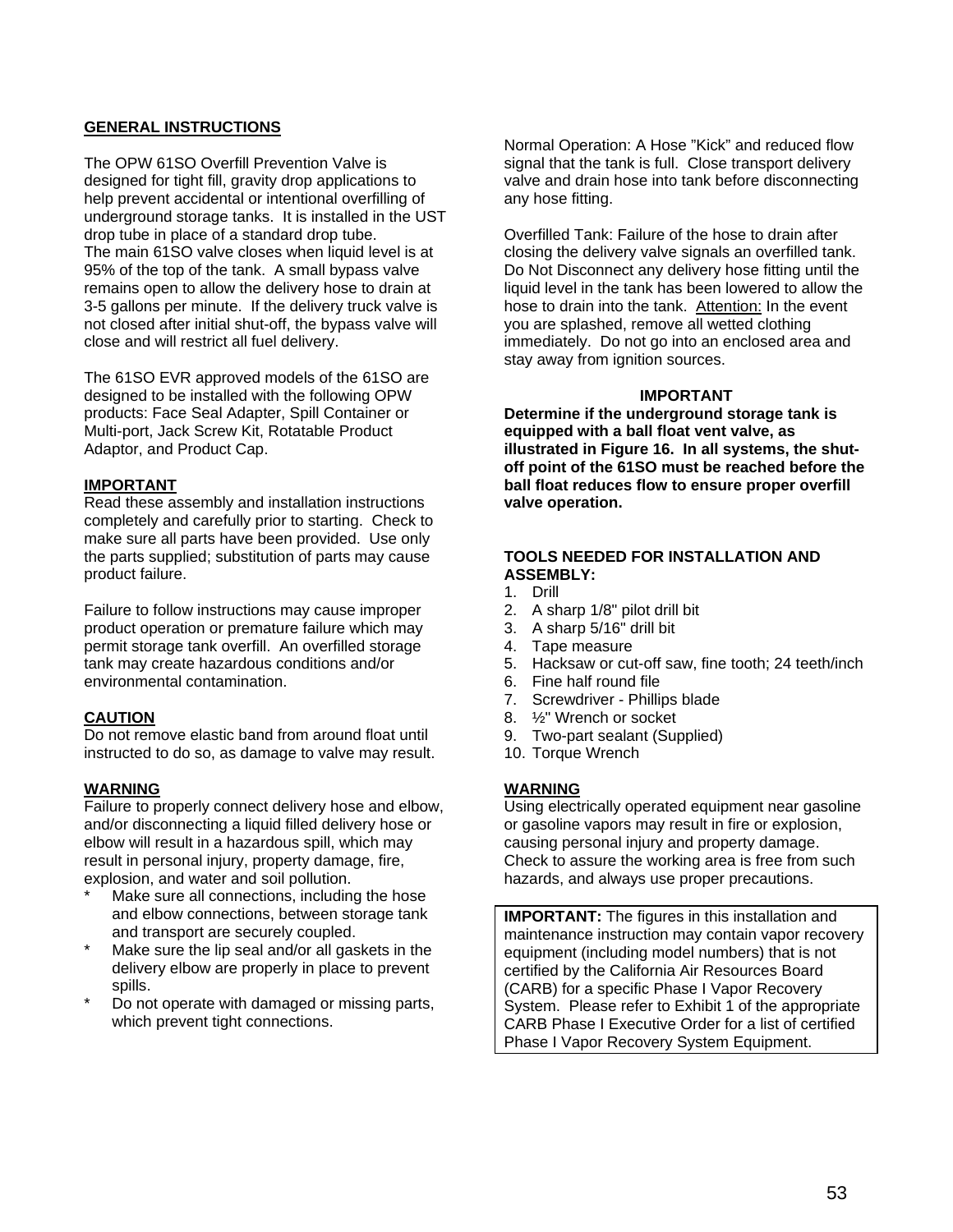### **HOW TO LOCATE THE POSITION OF THE 61SO AT 95% TANK CAPACITY**

The length of the upper tube and the placement of the 61SO valve body determine the shut-off point. Following the standard instructions for the OPW 61SO will provide for initial shutoff at 95%. In all cases, the upper tube length must be a minimum of 6-1/2" plus the length of the riser pipe. All length measurements are in inches.

# **INSTRUCTIONS**

- 1.) Find tank capacity (in gallons) from tank calibration chart provided by tank manufacturer.
- 2.) Calculate 95% of capacity.
- 3.) Locate the 95% volume number on the tank calibration chart.
- 4.) Find the dipstick number (X) which corresponds to the 95% tank volume. And, find the dipstick number (Y) which corresponds to the 100%volume.
- 5.) Subtract the dipstick number (X) from the tank diameter (Y) to find the upper tube reference number (Z).
	- $(Y) (X) = (Z)$
- 6.) Subtract 2" from (Z) to find the upper tube depth (C).  $(Z) - 2" = C$
- 7.) Is C less than 6-1/2"?
- **NO** Upper tube length is C plus the distance from the top of the FSA-400 Face Seal Adaptor installed on the riser pipe to the inside, top lip of the storage (A).

Upper Tube Length =  $C + (A)$ 

**YES** Upper tube length is 6-1/2" plus the riser pipe measurement (A).

Upper Tube Length =  $6-1/2" + (A)$ 

**NOTE: You must find the actual tank capacity number that correlates to the 6-1/2" + (A) depth for the station records. This number may also be used for the purposes of calibrating an electronic tank level system.** 

### ® Registered T.M. - Owens Corning Fiberglass **Corporation**



# **EXAMPLE**

- 1.) For an Owens-Corning Model G-3 Fiberglass® Tank Calibration Chart: Tank Capacity - 10,000 gal., nominal 9,403 gal. **NOTE: Use actual capacity only**
- 2.) 95% of actual tank capacity =  $0.95 x$ 9403 gal. = 8933 gal.
- 3.) The closest number which is less than 8933 gal. Is 8910 gal. Choosing the closest number less than 95% of actual capacity ensures that the initial shutoff will occur when the tank is no more than 95% full.
- 4.) The calibration chart reading of 8910 gal. corresponds to a dipstick measurement of 82".
- 5.) Dipstick number  $(X) = 82$ " Tank diameter  $(Y) = 92"$  $(Y) - (X) = (Z)$  (92" - 82" = 10")  $(Z) = 10"$
- 6.)  $(Z) 2" = C$   $(10" 2" = 8")$  $C = 8"$
- 7.) Is 8" less than 6-1/2"?
- **NO** Measure the distance from the top of the Face Seal Adaptor installed on the riser pipe to the inside, top lip of the storage tank and obtain measurement (A).

Upper tube length =  $C + (A)$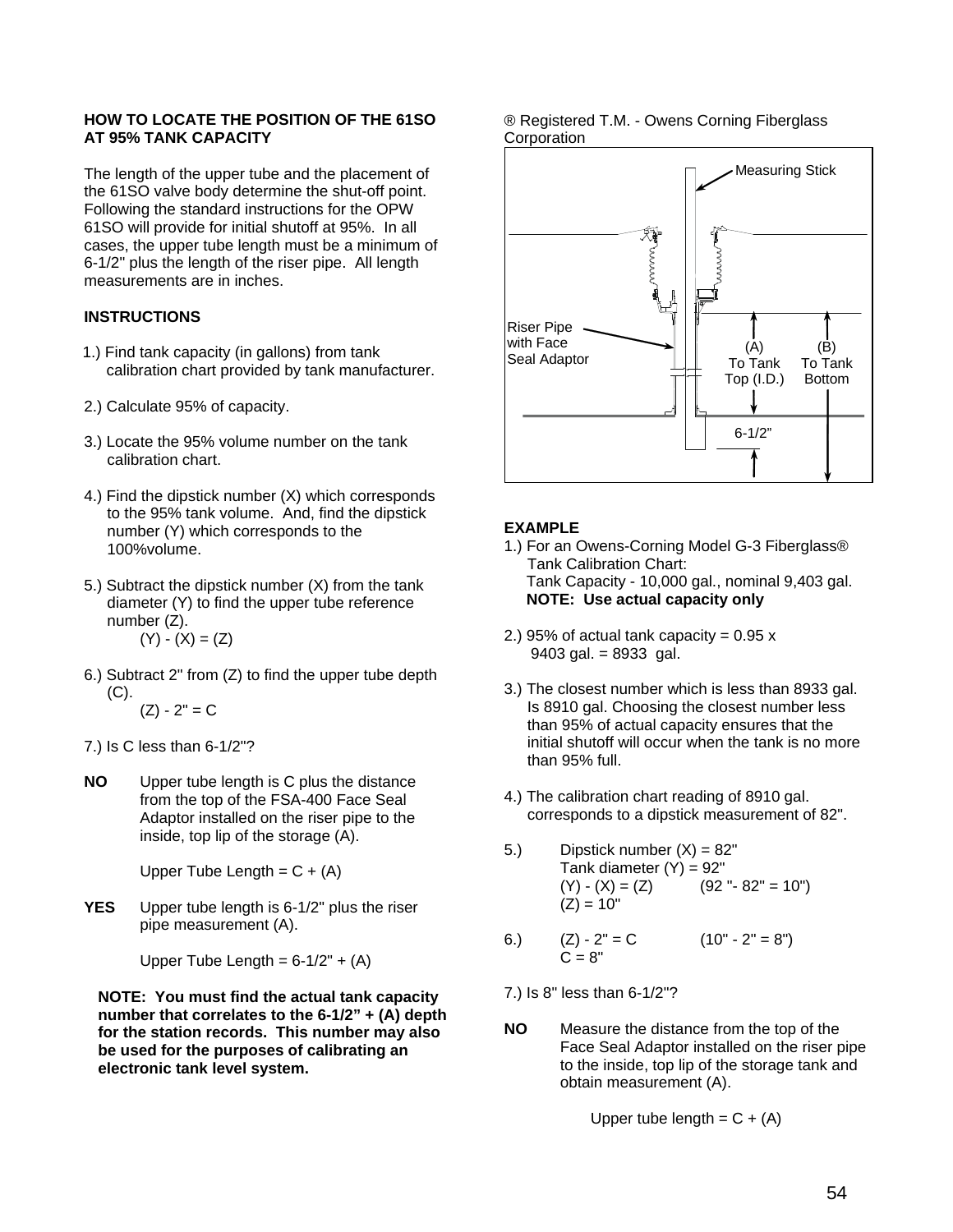# ASSEMBLY INSTRUCTIONS

**IMPORTANT:** Each of the numbered steps in the installation instructions are designed as a CHECK LIST to insure proper installation and trouble free operation of the OPW 61SO Overfill Prevention Valve.

Read and follow these steps carefully, checking them off as you proceed.

Figure numbers correspond to step numbers for easy reference.

## **STEP 1: MEASURE**

Install the OPW Face Seal Adaptor and the Threadon Spill Container on the Fill Riser (Refer to the Installation Instructions Supplied with the Spill Container). Insert the 61SO measuring stick through the riser pipe and hook it under the inside of the tank in the lengthwise direction. Mark the measuring stick at the top of the Face Seal Adaptor threads inside the base of the spill container bucket just below the drain valve outlet window (See Figure 1 &1A). The top flange on the 61SO will rest on the Face Seal Adaptor just below the drain valve outlet. and be locked in place between the Face Seal Adaptor and the 4" nipple that is installed in the spill container with the Jack Screw Kit (See Figure 1A). (For riser pipe configurations other than that shown, consult installation drawings or use other necessary means to measure Dimension "A").

Using a tape measure, measure the distance from the top of the Face Seal Adaptor in the spill container to the bottom of the tank (Dim. "B").

**IMPORTANT:** Inspect the riser pipe for any foreign material. Over spray from tank relining or any internal burrs inside of pipe must be removed prior to installation. Failure to have an unobstructed riser pipe may prevent proper installation and operation of the valve. The 61SO is designed to be installed into schedule 40 riser pipes. The 61SO cannot be installed into schedule 80 riser pipes.

### **STEP 2: MARK THE TUBE**

Use the result from STEP 1 and HOW TO LOCATE THE POSITION OF THE 61SO AT 95% TANK CAPACITY to mark the upper tube. Measure the distance from the point where the upper tube and valve body meets. For "C" measurements lass than or equal to 6-1/2" see Figure 2. For "C" measurements greater than 6-1/2" use tape measure to mark the calculated upper tube length onto the upper tube.







**Figure 1A** 



Figure 2 (For "C" less than or equal to 6-1/2 " only)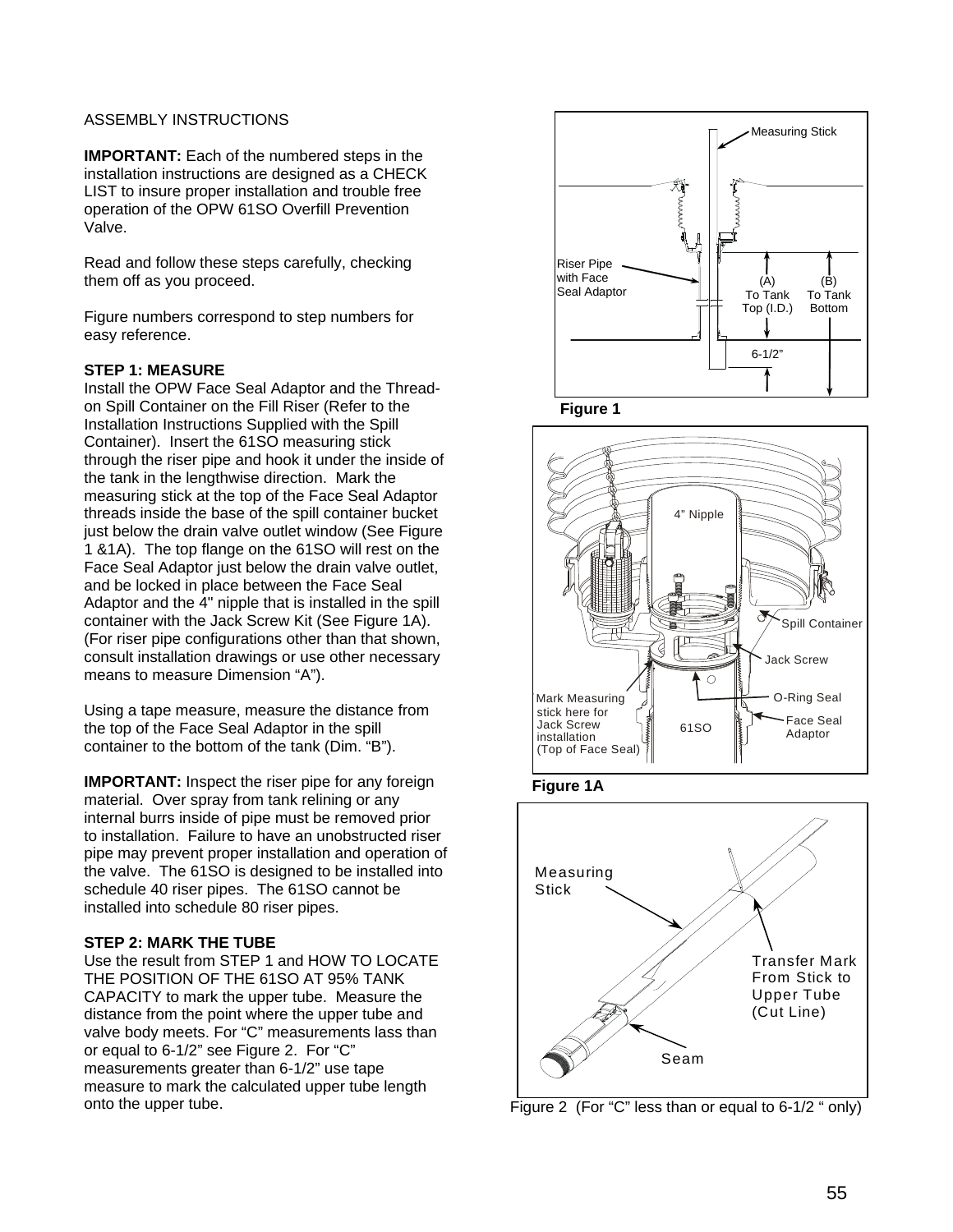# **STEP 3: CUT THE UPPER DROP TUBE**

Carefully saw through the tube squarely, at the mark made in Step 2. Use a hacksaw with a new finetooth blade. Rotating the upper tube as the sawing progresses will minimize run out and ensure a square 90-degree cut. A piece of paper, taped square with the tube or a hose clamp can be used as guides for making a square cut.

**CAUTION** -DO NOT use a pipe or tubing cutter to cut the upper drop tube, this may damage the tube, causing it to be out of round thereby prohibiting assembly of the unit.





# **STEP 4: FILE THE DROP TUBE**

File the upper tube square and remove any burrs or rough edges. Make sure the cut is flat and square.

**IMPORTANT:** Carefully file a **good chamfer** on the inside of the drop tube to provide a lead-in for the o-ring and inlet tube to be installed in step 6. **Caution: Failure to properly** 

**apply and cure sealant may result in a failure of a pressure decay leak test.** 

### **STEP 5: APPLY SEALANT**

Prepare sealant by thoroughly mixing 1/3 of each packet together until color is uniform. Generously apply sealant to the inside diameter of the upper drop tube. Make sure







**Figure 5**

coverage is completely around the tube as shown in Fig. 5.

## **STEP 6: INSTALL INLET TUBE**

Install o-ring in the o-ring groove of inlet tube (DO NOT USE GREASE). Insert the inlet tube into the upper tube until it seats against the flange on the upper inlet tube.



# **STEP 7: DRILL HOLES**

With the inlet tube in place, carefully drill (3) 1/8" diameter pilot holes through the drop tube and inlet tube at three locations at 120 degree intervals around the tube, 1 inch below the flange. Using the pilot holes, drill (3) 5/16" dia. holes through the tubes. Remove the burrs from the

drilling operation from the inside of the drop tube assembly with a fine half round file.

**IMPORTANT**: A 5/16" drill bit must be used. Do not substitute any other size drill bit.





# **STEP 8: ASSEMBLE AND SEAL CLINCH**

three (3) clinch studs, lock washers, and nuts in holes. Do not tighten at this time. Mix up a small amount of sealant. Generously apply sealant underneath each clinch stud head, each nut, and on the outside of the tube around the holes.



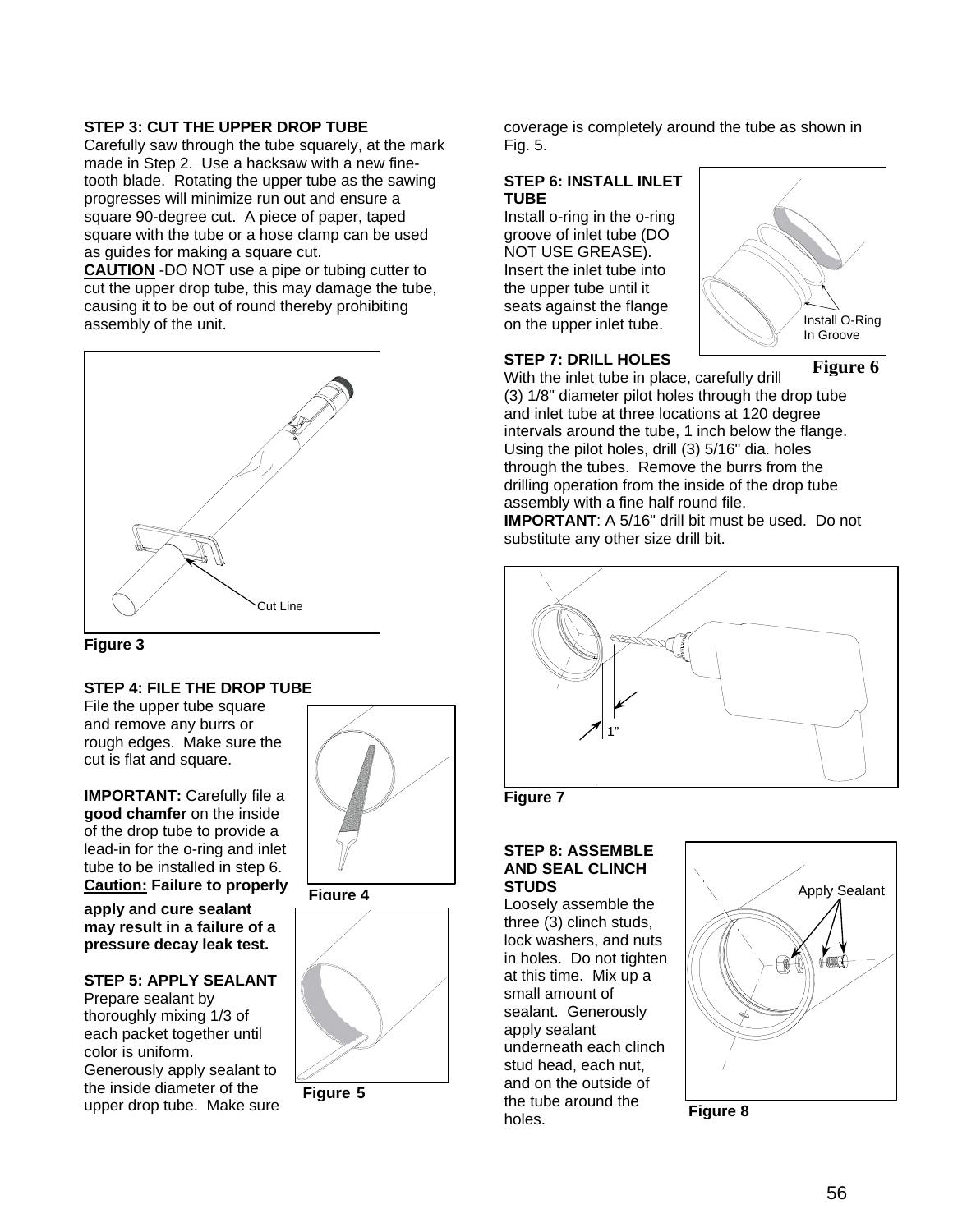# **STEP 9: TIGHTEN SELF-CLINCHING STUDS**

Tighten clinch studs securely with a ½" wrench. Use only the self-clinching studs that are supplied with the unit. Seating torque is 11.5 ft-lbs min. to 13.5 ftlbs max. Do not over tighten.

**Note**: **Failure to properly apply and cure the sealant may result in a failure of a pressure decay leak test.**

### **STEP 10: LOWER TUBE ASSEMBLY**

If a vise is used, clamp on the valve body casting only to avoid damage to the float. Mix the remaining sealant until the color is uniform. Using the mixing stick, **generously apply sealant to the first 6 male threads on the valve body** as shown in figure 10. Make sure coverage is completely around the threads, and work the sealant down into the thread profile. Quickly thread the lower tube onto the valve body. Tighten the tube securely by hand or with a strap wrench. Remove excess sealant and smooth sealant bead with water moistened mixing stick.

### **Important: Allow sealant (epoxy) to cure for 24 hours before installing into tank.**



**Figure 10** 

**Note:** Before installing the valve in the tank, a pressure test can be performed on the valve to check for vapor tightness. Seal off both ends of the tube with inflatable plumber's plugs. Apply a maximum 10" W.C. (1/3 PSI) air pressure. If pressure does not hold and a leak can be located with soap solution, do not install the valve. Send the valve back to OPW for warranty evaluation. **Caution:** Do not over-pressure. Excess pressure can damage the valve

STEP 11: CUT LOWER TUBE AT 45° ANGLE Measuring from the underside of the inlet tube flange, mark the overall length of the drop tube a distance of (B) minus 6" or as per local codes or requirements. Determine dimension (B) from the

measurements taken in Step 1, Figure 1 (Top of the Face Seal Adaptor below the drain valve outlet in the spill container to the bottom of the tank). Saw off the excess tube at a 45-degree angle and file off any sharp burrs (Refer to Figure 16). Optional: Install the OPW Tank Bottom Protector on the lower tube (Refer to Installation instructions supplied with the Tank Bottom Protector).

## **STEP 12: PREPARE FILL RISER FOR VALVE INSERTION**

**IMPORTANT:** Inspect the riser pipe for any foreign material. Over spray from tank relining or any internal burrs inside of pipe must be removed prior to installation. Failure to have an unobstructed riser pipe may prevent proper installation or operation of the valve. Thoroughly clean top of riser pipe.

### **Important: Before installing the valve, allow sealant to cure for 24 hours.**

# **STEP 13: REMOVE ELASTIC BAND**

Remove the elastic band securing the float to the valve body. The float will move into an outward position.

### **STEP 14: INSERT DROP TUBE**

Make sure the O-Ring gasket is under the flange of the inlet tube. Hold the float down against the valve body and slowly insert the drop tube overfill valve into the riser pipe. Do not force valve into the riser pipe. If any obstruction or foreign matter interferes with smooth insertion of the valve, the riser pipe must be cleared.

### **WARNING**

**Failure to follow the assembly and installation instructions or use of excessive force to insert the OPW 61SO will VOID THE WARRANTY!** 

Difficulty in removing the existing fill tube (if there is one) means there may be an

obstruction in the riser pipe. Look for burrs, deformations, excess tank lining material or other projections that may interfere with easy insertion of the OPW 61SO. The 61SO is designed for insertion into schedule 40 pipe. If schedule 80 pipe has been



**Figure 14**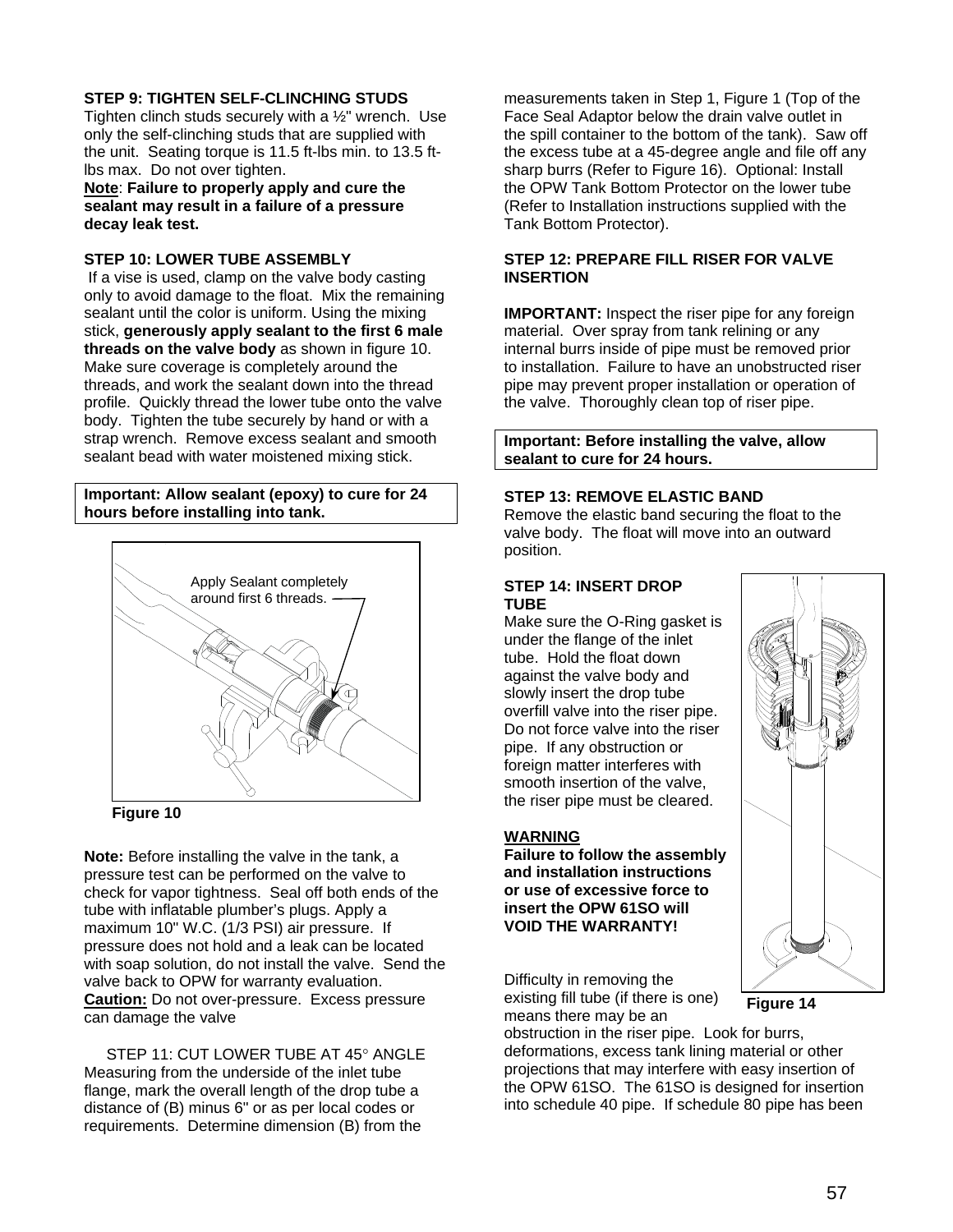used for the riser, the 61SO can not be installed. If seamed pipe has been used, the internal weld bead may interfere with the OPW 61SO and prevent installation. If the OPW 61SO won't slip in easily DON'T FORCE IT! Damage to the valve may result if excess force is used. Examine the riser pipe carefully; determine the nature of the obstruction; take appropriate steps to remove it.

### **STEP 15: CHECK INSTALLATION**

Insert the drop tube all the way into the tank until the flange and gasket seat onto the top of the Face Seal Adaptor. The float will swing out into the operating position as it passes into the tank. Make sure that the float is aligned along the length of the tank. The length of the tank can easily be determined by locating other manholes or pump boxes that are installed around other tank fittings. Look into the drop tube and align the deflector with the length of the tank. **CAUTION:** No obstruction in the tank



**Figure 15** 

can be within 13" from the center of the riser pipe or the valve may not operate properly.

# **STEP 16: ALIGN VALVE**

Install the OPW Jack Screw Kit and a 4" nipple to lock the valve in place. Refer to the Installation Instructions supplied with the Jack Screw Kit. Install the Rotatable Product Adaptor (Refer to Installation Instructions supplied with the Rotatable Product Adaptor.) Make sure that the valve does not rotate while tightening the adaptor by observing the position of the deflector. **The valve must remain aligned along the length of the tank as in Step 15**. Repeat this step as necessary to assure proper valve alignment.







**Figure 16A** 

# **STEP 17: INSTALL WARNING PLATE**

Slide the tie wrap over the warning plate ears and position warning plate against riser pipe approximately 1" below the adaptor. Tighten the tie wrap securely. The valve is now fully installed and in operating position.

# **STEP 18: VALVE REMOVAL**

The valve can be removed for tank leak testing, inspection,

**Figure 17**

etc., by removing the Rotatable Product Adaptor, the 4" nipple, and the Jack Screw Kit. Reinstall per the above instructions.

58